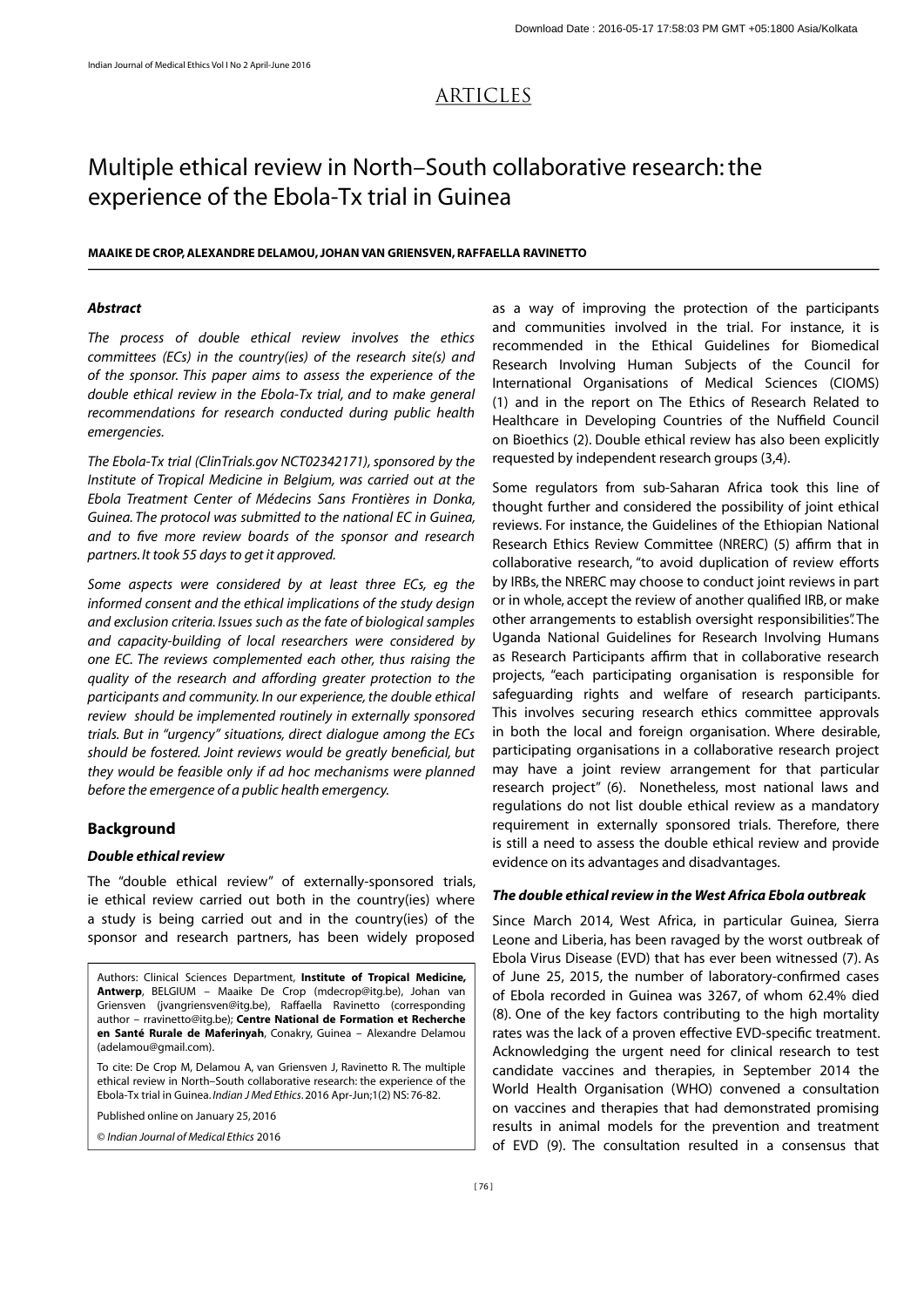appropriate protocols should be rapidly developed for testing the most promising candidate interventions. It also stated that the investigation of innovative therapeutic approaches to EVD requires a concerted effort by multiple institutions based in different countries, and that "flexible approaches are required to harmonise various review processes, and ensure that the various ethics committees can review the projects simultaneously and share and discuss the review outcomes with each other". To our knowledge, it is not yet known whether and how this specific recommendation has been implemented in the ethical review of externally sponsored clinical trials carried out for the current Ebola outbreak.

#### *The Ebola-Tx trial*

Among the interventions identified during the September 2014 consultation, the assessment of the use of convalescent whole blood (CWB) and convalescent plasma (CP) was prioritised. This recommendation was driven by several reasons, including the pragmatic reality that – in contrast to most novel experimental drugs the supply of which was limited – the therapeutic value of CWB and CP could be evaluated within a short time span, and their widespread use for therapy could be implemented rapidly if proven effective. A pivotal document was drafted for use by national health authorities and blood transfusion services: "Use of Convalescent Whole Blood or Plasma Collected from Patients<br>Recovered from EVD for Transfusion, as an Empirical Treatment<br>during Outbreaks" (10). To help address th Convalescent Whole Blood or Plasma Collected from Patients Recovered from EVD for Transfusion, as an Empirical Treatment during Outbreaks" (10). To help address this urgent research need, a research consortium was created to assess the efficacy and safety of CP in EVD cases. The consortium is led by the Institute of Tropical Medicine (ITM), Antwerp, Belgium and brings together 17 northern and southern institutions (Table 1). At the end of 2014, it obtained a grant from the EU<br>Framework Programme for Research and Innovation Horizon<br>2020 to carry out the Ebola-Tx trial (Emergency Evaluation of<br>Convalescent Plasma for Ebola Viral Disea Framework Programme for Research and Innovation Horizon 2020 to carry out the Ebola-Tx trial (Emergency Evaluation of Convalescent Plasma for Ebola Viral Disease in Guinea). This is

| Table 1: Members of the Ebola-Tx consortium                                        |
|------------------------------------------------------------------------------------|
| Institute of Tropical Medicine, Antwerp, Belgium                                   |
| National Blood Transfusion Centre, Conakry, Guinea                                 |
| Gamal Abdel Nasser University of Conakry, Guinea                                   |
| National Center for Training and Research in Rural Health of Maferinyah,<br>Guinea |
| Institut National de Recherche Biomédicale, Kinshasa, RDC                          |
| University of Oxford, UK                                                           |
| Institute of Translational Medicine, University of Liverpool, UK                   |
| London School of Hygiene and Tropical Medicine, UK                                 |
| Aix Marseille Université, France                                                   |
| UBIVE, Institut Pasteur, Paris, France                                             |
| Institut National de la Santé et de la Recherche Médicale, France                  |
| Etablissement Français du Sang, France                                             |
| Belgian Red Cross, Flanders, Belgium                                               |
| Institut Pasteur, Dakar, Sénégal                                                   |
| Médecins Sans Frontières, Brussels, Belgium                                        |
| World Health Organisation                                                          |
| International Severe Acute Respiratory and Emerging Infection<br>Consortium        |

an emergency, phase 2/3, open-label, non-randomised, clinical trial that evaluates the use of CP together with standardised supportive care (SC) in patients with confirmed EVD. Its primary objective is to assess if CP+SC improves the 14-day survival of patients, compared to SC alone. The ITM was the regulatory sponsor of the trial. The trial was carried out at the Ebola Treatment Centre (ETC) of Médecins Sans Frontières (MSF), Belgium in Conakry, Guinea, and it was registered in ClinTrials. gov as NCT02342171. Unlike other therapeutic trials, which evaluate the efficacy and safety of investigational medicinal products, the trial intervention (the plasma) in the Ebola-Tx comes from Ebola survivors in Guinea. T evaluate the efficacy and safety of investigational medicinal products, the trial intervention (the plasma) in the Ebola-Tx comes from Ebola survivors in Guinea. Thus, this study involves donated the plasma and the Ebola patients who received it.

The study protocol was submitted to the national ethics committee (EC) in the study country (Guinea); the institutional review board (IRB) of the sponsor; the competent EC in the sponsor's country (Belgium); and the IRBs or ECs at those partner institutions whose institutional policies require ethical review of trials in which they are partners, namely the MSF, WHO and London School of Hygiene and Tropical Medicine (LSHTM). They will all be referred to as "the ethics committees (ECs)" throughout this paper. An overview of the ECs concerned is given in Table 2.

The remaining partners did not require submission to their EC/IRB. The protocol was also reviewed by the scientific commission of the National Ebola Coordination in Guinea. This committee only looked at the scientific rationale, so it is not considered further in this paper. After approval of the initial protocol and the initiation of the trial, an amendment was submitted to the same ECs. This is also not included in the scope of this paper.

#### **Objective**

The primary objective of this paper is to assess the experience of the double ethical review in the Ebola-Tx trial, and to make general recommendations related to the usefulness and implementation of the double ethical review in externally sponsored trials.

| Table 2: ECs that reviewed the protocol of Ebola-Tx |                                                         |  |  |  |  |  |  |
|-----------------------------------------------------|---------------------------------------------------------|--|--|--|--|--|--|
| Guinea                                              | Comité National d'Ethique pour la Recherche en Santé    |  |  |  |  |  |  |
|                                                     | https://cners-guinee.org                                |  |  |  |  |  |  |
| Belgium                                             | Institutional review board of the Institute of Tropical |  |  |  |  |  |  |
|                                                     | Medicine                                                |  |  |  |  |  |  |
| Belgium                                             | Ethics committee of Antwerp University Hospital         |  |  |  |  |  |  |
|                                                     | http://www.uza.be/ethics-committee-uza                  |  |  |  |  |  |  |
| <b>WHO</b>                                          | <b>Ethical Research Committee</b>                       |  |  |  |  |  |  |
|                                                     | http://www.who.int/rpc/research_ethics/erc/en/          |  |  |  |  |  |  |
| Médecins Sans                                       | Ethical review board of Médecins Sans Frontières        |  |  |  |  |  |  |
| Frontières                                          | http://fieldresearch.msf.org/msf/handle/10144/11645     |  |  |  |  |  |  |
| London                                              | Interventions Research Ethics Committee of the          |  |  |  |  |  |  |
| School of                                           | London School of Hygiene and Tropical Medicine          |  |  |  |  |  |  |
| Hygiene                                             | http://www.lshtm.ac.uk/research/                        |  |  |  |  |  |  |
| and Tropical                                        | qovernanceandresearchintegrity/ethicscommittees/        |  |  |  |  |  |  |
| Medicine                                            |                                                         |  |  |  |  |  |  |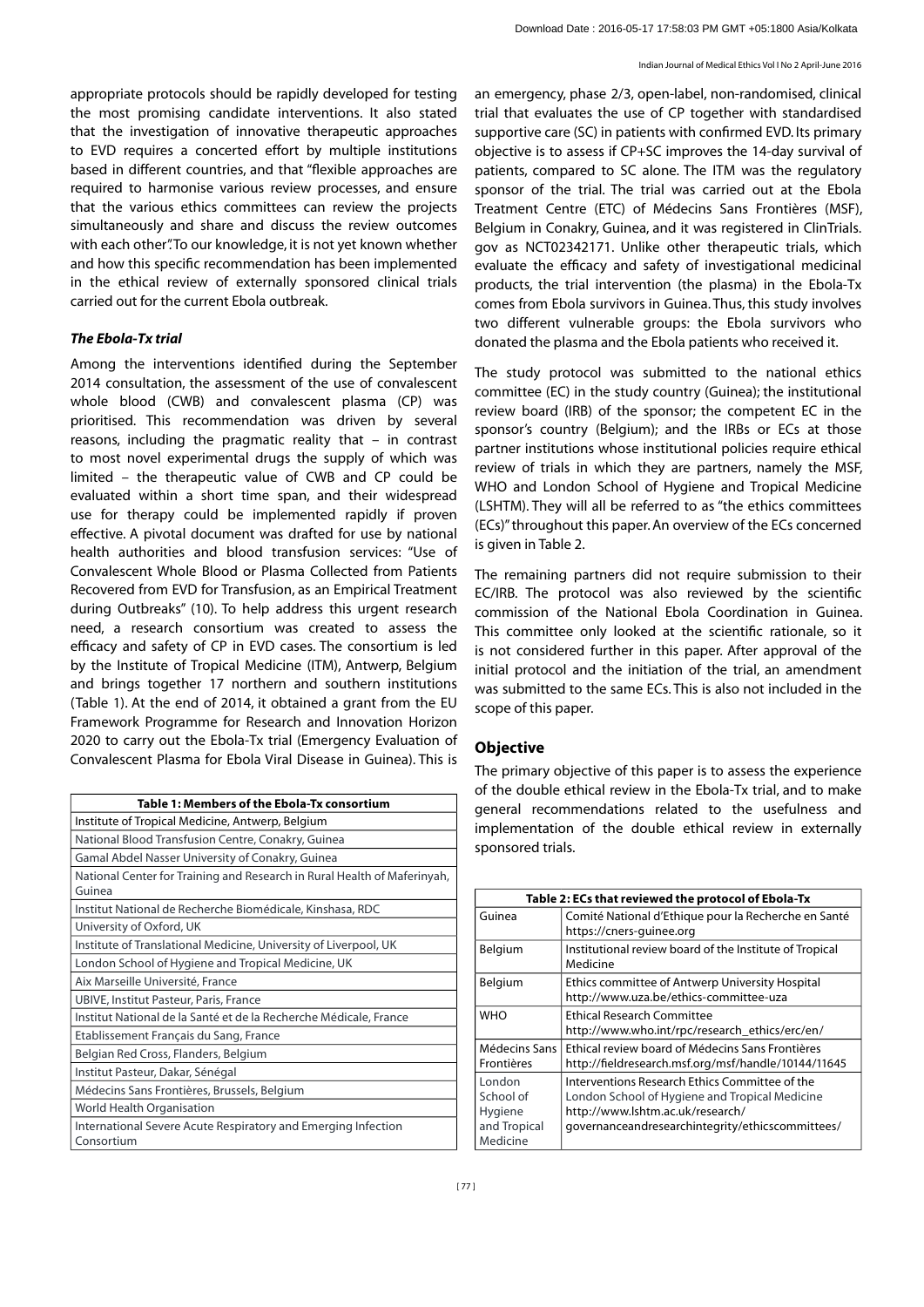The secondary objective is to assess whether and how the recommendation from the WHO Background Document of September 2014 ("flexible approaches are required to harmonise various review processes, and ensure that the various ethics committees can review the projects simultaneously and share and discuss the review outcomes with each other") has been implemented in the Ebola-Tx trial, and to make general recommendations for future outbreaks.

#### **Methodology**

The process of the double ethical review in the Ebola-Tx trial was assessed by the trial coordinators in Belgium and Guinea, on the basis of an in-depth analysis of the documentation of the submission and review. In particular, we looked at:

- the similarities and differences between submission requirements across the different ECs, as an indicator of the harmonisation or non-harmonisation of procedures in the double ethical review;
- the timelines for the reviews, as an indicator of the efficiency of the double ethical review process; and
- the contents of the reviews, to assess whether there were complementarities, contradictions or redundancies across the reviews of different ECs.

The fact that the ECs named above have reviewed the Ebola-Tx trial is in the public domain, and it will be mentioned in the main paper that presents the results of the trial. To ensure confidentiality, the contents of the reviews are presented here in an anonymised way, ie without linking individual comments to a specific EC.

### **Findings**

#### *Submission requirements*

The documents requested by the different ECs were quite similar. Each received copies of the protocol, the informed consent documents, the no-fault insurance certificate and the curricula vitae of the scientific coordinator and the country principal investigator. One EC also requested copies of the case report forms. Committee-specific questionnaires or templates were to be filled in for the majority of ECs (4/6). There were major differences across these templates, which ranged from simple checklists, to an on-line submission form including both checklists and narrative texts, to the template of the MSF ethics review board (ERB), based on a series of open-ended questions (11). As for the submission methods, one EC used a web-based submission platform, requiring log-in credentials; three required the submission package on paper as well as an electronic copy; and the two remaining ECs received all documents electronically only.

#### *Timelines for review*

Table 3 gives an overview of the timelines for the submission and review process. First, in line with the sponsor's internal procedure, the pre-final version of the protocol was sent to the IRB of the ITM. Given the urgency on account of the outbreak, the ITM IRB issued its comments immediately and discussed them in person with the study scientific coordinator, rather than waiting for the next scheduled meeting. This allowed for a very quick review (three days to approval). The protocol and informed consent documents were modified accordingly and the final version 1.0 was issued on December 2, 2014.

|                                       | <b>Version 0.7</b><br>(pre-final) |                           | Version 1.0 dated 2/12/2014 |                                                  |                                |                               | Version 2.0 dated 26/12/2014 |                      |                               | Version 3.0 dated 7/1/2015 |                    |          |                               |            |
|---------------------------------------|-----------------------------------|---------------------------|-----------------------------|--------------------------------------------------|--------------------------------|-------------------------------|------------------------------|----------------------|-------------------------------|----------------------------|--------------------|----------|-------------------------------|------------|
| <b>EC</b>                             | $Sub-$<br>mission land            | Comments Sub-<br>approval | mission                     | Comments<br>received                             | Comments Approved<br>lanswered |                               | $Sub-$<br>mission            | Comments<br>received | Comments Approved<br>answered |                            | $Sub-$<br>Imission | received | Comments Comments<br>answered | Approved   |
| <b>IRB ITM.</b><br>Belgium            | 22/11/<br>2014                    | 25/11/<br>2014            | 2/12/14                     | <b>NA</b>                                        | <b>NA</b>                      | 2/12/14                       | 30/12/14                     |                      |                               | 6/1/15                     | 9/1/15             |          |                               | 12/1/15    |
| CNERS,<br><b>Guinea</b>               |                                   |                           | 9/12/14                     | 24/12/14                                         | 6/1/15                         | 24/12/14                      |                              |                      |                               |                            | 16/1/15            |          |                               | 23/1/15    |
| <b>EC UZA,</b><br><b>Belgium</b>      |                                   |                           | 4/12/14                     | 15/12/14                                         | 30/12/14                       | Cond-<br>litional<br>15/12/15 | 30/12/14                     |                      |                               |                            | 9/1/15             |          |                               | 26/1/15    |
| <b>WHO</b><br><b>ERC</b>              |                                   |                           | 4/12/14                     | 17/12/14<br>(received<br>by<br>sponsor<br>25/12) | 26/12/14 <sup>a</sup>          |                               | 26/12/14                     | 30/12/14             | 9/1/14 <sup>b</sup>           |                            | 9/1/15             |          |                               | 26/1/15    |
| <b>MSF</b><br><b>ERB</b> <sup>c</sup> |                                   |                           | 4/12/14                     | 23/12/14                                         |                                |                               |                              |                      |                               |                            | 9/1/2015           |          |                               | 20/01/2015 |
| <b>LSHTM</b><br>EC, UK                |                                   |                           | 4/12/14                     | 19/12/14                                         |                                |                               |                              |                      |                               |                            | 9/1/2015           |          |                               | 14/01/2015 |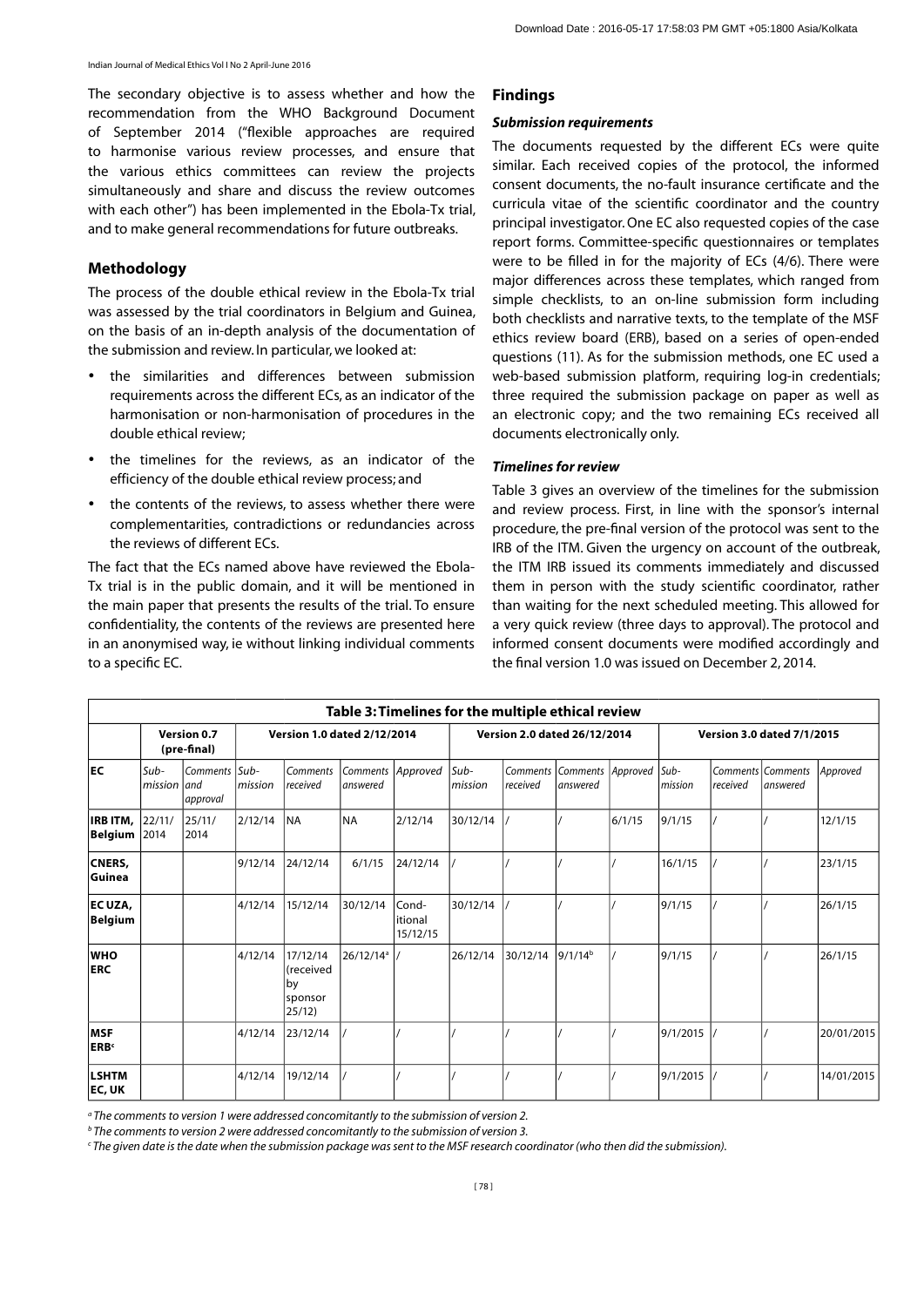Version 1.0 was submitted to the European ECs on December 4, 2014.<sup>1</sup> The translation of the submission package required a few days, leading to a slight delay in submission to the Comité National d'Ethique pour la Recherche en Santé (CNERS) in Guinea. In view of the time constraints dictated by the outbreak, all ECs were requested to address this submission as soon as possible, preferably by December 18.

Version 1.0 was promptly approved by the IRB of the ITM, which had given inputs for the pre-final version. One EC granted approval on the condition that formal modifications be made to the title of the informed consent documents. The remaining four ECs sent their comments 11–19 days after submission. The comments were bundled and integrated in version 2.0, dated December 26, 2014, and a few other changes

were made that resulted from more in-depth consultation with the study team in the field.

The submission of version 2.0 started on December 26, 2014. Meanwhile, two new elements came in: the research partners gave some additional inputs on version 2.0, while one of the ECs replied within four days only to version 2.0. This led to the decision to prepare version 3.0, incorporating all these inputs. Version 3.0, dated January 7, 2015, was submitted on January 9, 2015. No more comments were received, and approvals were obtained between January 12 and 26.

#### *Contents of review*

Table 4 gives an overview of the main issues raised during the ethical review.

|                                                  |                  | Table 4: Main issues raised during the multiple ethical review                                          |                                                                                                                                                         |  |  |  |  |
|--------------------------------------------------|------------------|---------------------------------------------------------------------------------------------------------|---------------------------------------------------------------------------------------------------------------------------------------------------------|--|--|--|--|
| Group                                            | Number<br>of ECs | Specific issues                                                                                         | How issues are dealt with in protocol version 3.0                                                                                                       |  |  |  |  |
| Informed<br>consent                              | 4                | Keep the consent brief and concise                                                                      | Considered (but somehow contradicted by other requests to<br>add details)                                                                               |  |  |  |  |
| documents                                        |                  | Add information on the nature of research                                                               | Included                                                                                                                                                |  |  |  |  |
|                                                  |                  | Add information on supportive care for EVD                                                              | Included                                                                                                                                                |  |  |  |  |
|                                                  |                  | Add information on storage/shipment of samples                                                          | Included                                                                                                                                                |  |  |  |  |
|                                                  |                  | Clarify the extent to which patients initially declining<br>consent may still change their mind         | Patients are given the option to consent later on                                                                                                       |  |  |  |  |
|                                                  |                  | Ask for minors' assent in the donors' consent form                                                      | Included                                                                                                                                                |  |  |  |  |
|                                                  |                  | Indicate who would be the ad hoc representatives for<br>unaccompanied minors and unconscious patients   | Included                                                                                                                                                |  |  |  |  |
|                                                  |                  | Add consent for collection of data from health workers<br>exposed to an incident involving their safety | Included                                                                                                                                                |  |  |  |  |
|                                                  |                  | Collect more information on biological samples                                                          | Included                                                                                                                                                |  |  |  |  |
|                                                  |                  | Make formal modification to the documents' title                                                        | Included                                                                                                                                                |  |  |  |  |
| Ethical<br>implications of<br>the study design   | 3                | Choosing not to randomise                                                                               | Reasons for the choice not to randomise made more explicit                                                                                              |  |  |  |  |
|                                                  |                  | Choosing the comparison group                                                                           | Concurrent control chosen as control group                                                                                                              |  |  |  |  |
|                                                  |                  | Prioritise plasma allocation in case of scarcity                                                        | Prioritisation scheme based on "first come, first served"<br>principle adopted and window for starting the intervention<br>defined                      |  |  |  |  |
|                                                  |                  | <b>Exclusion criteria</b>                                                                               | Exclusion criteria of futility adapted to favour inclusiveness                                                                                          |  |  |  |  |
|                                                  |                  | Give more information on size of samples                                                                | Included                                                                                                                                                |  |  |  |  |
| Ethical<br>implications<br>of plasma<br>donation | 2                | Compensate donors                                                                                       | Support to the Ebola survivors' association in Conakry                                                                                                  |  |  |  |  |
|                                                  |                  | Increase number of donations and decide on interval<br>between donations                                | Included                                                                                                                                                |  |  |  |  |
|                                                  |                  | Manage incidental findings on the donors (TTIs)                                                         | Recommendation not taken (survivors who choose not to<br>know the results of transfusion transmissible disease tests<br>may also be accepted as donors) |  |  |  |  |
|                                                  |                  | Carry out plasmapheresis procedure                                                                      | Recommendation not taken; priority given to the<br>suggestions of plasma donors                                                                         |  |  |  |  |
| Biological<br>samples                            | 1                | Rationale, rules and conditions for long-term storage and<br>secondary use                              | <b>Recommendation taken</b>                                                                                                                             |  |  |  |  |
|                                                  |                  | Rationale, rules and conditions for shipment abroad                                                     | Explained in the answer to the EC concerned                                                                                                             |  |  |  |  |
|                                                  |                  | Total budget allocated to the project                                                                   | Described in the answer to the EC concerned                                                                                                             |  |  |  |  |
| Data and Safety<br>Monitoring<br>Board (DSMB)    | $\mathbf{1}$     | Ensure that the DSMB is operational before the start of<br>the study                                    | Done                                                                                                                                                    |  |  |  |  |
| Benefit-sharing                                  | $\mathbf{1}$     | Build capacity of local researchers/institutions                                                        | Explained in the answer to the EC concerned                                                                                                             |  |  |  |  |
| Anthropological<br>research                      | $\mathbf{1}$     | If anthropological research is planned, submit a separate<br>protocol                                   | Submitted but then put on hold                                                                                                                          |  |  |  |  |
| Others                                           | $\overline{2}$   | Clarify haematological measurements                                                                     | Explained in the answer to the EC concerned                                                                                                             |  |  |  |  |
|                                                  |                  | Give a tentative date for the end of the project                                                        | Confirmed                                                                                                                                               |  |  |  |  |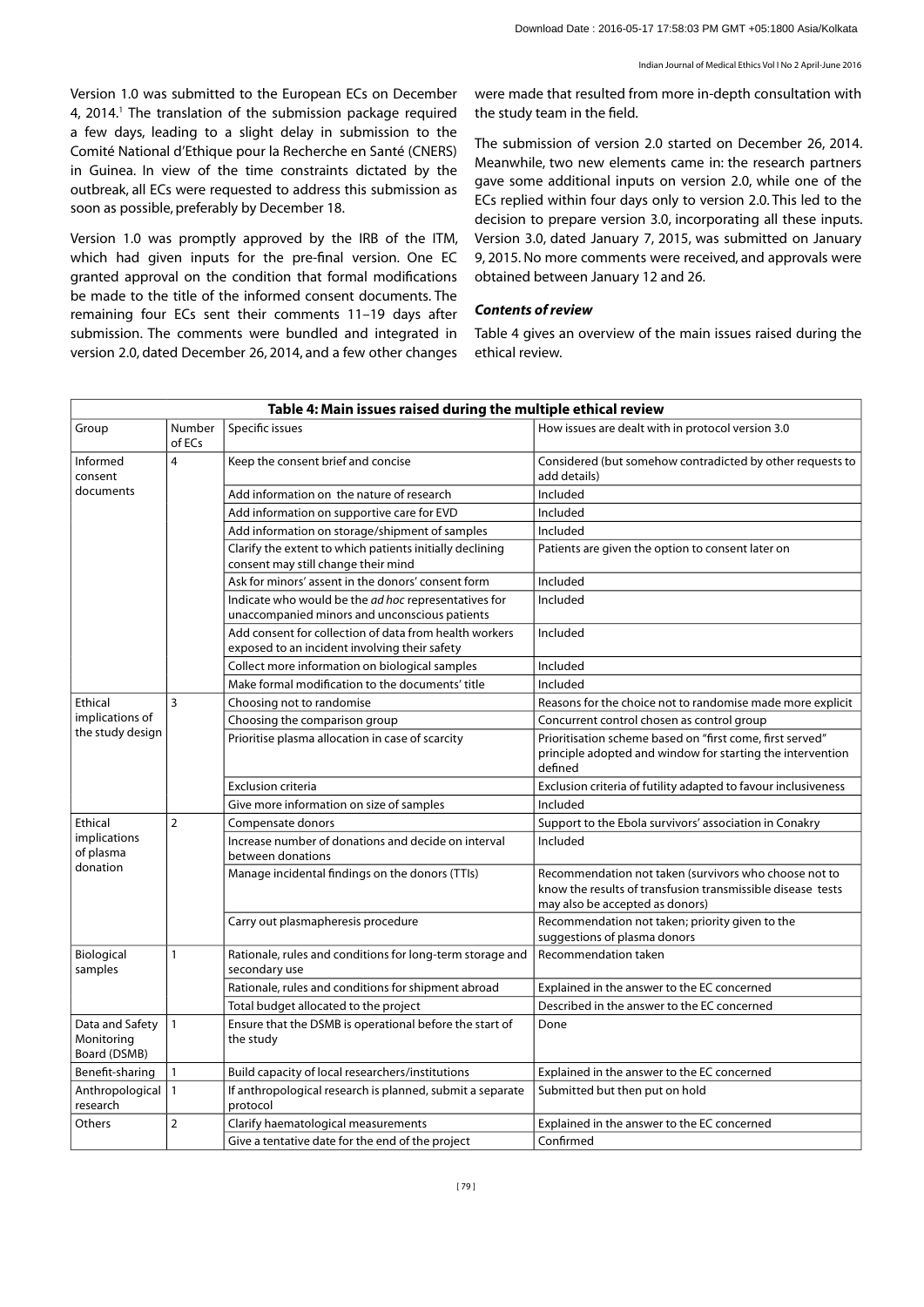The first thread, concerning 4/6 ECs, was about the informed consent documents. The ECs' inputs mainly concerned the contents of the informed consent documents, ie the information to be given to the patient or tutor, rather than its timing (either at admission or after confirmation of the EVD diagnosis) and modalities (eg written or oral consent). All ECs expressed a clear preference for a brief and concise form, which was considered appropriate in the context of the high-risk area in the ETC, where the personal protection equipment used by the medical staff poses a significant barrier to interpersonal communication. However, there were also various requests to include more details, eg on the nature of research in general, supportive care for EVD patients, the storage and shipment abroad of biological samples, and suggestions to add a specific word or to modify the phrasing. These detailed suggestions were incorporated in the final consent documents. However, the final impact of these changes remains uncertain to some extent because the way they are practically reflected in the interview will still depend on the linguistic and communication skills of the person administering the consent form to each individual patient in the ETC environment. In theory, all ECs preferred short and concise consent documents, but once all the comments were incorporated, the revised consent document appeared to be longer than the original.

The ECs also requested that it should be indicated as to who would be the ad hoc representatives for unaccompanied minors and patients who were unable to consent. Also, the extent to which patients initially declining to consent may change their minds was to be indicated. On the request of one EC, a consent document for collecting data from health workers who would have been exposed to an incident endangering their safety was also added,.

The second thread, raised by 3/6 ECs, concerned the ethical implications of the study design. This is not surprising since the issue of placebo control and randomisation has been debated in depth during the current outbreak of EVD (12), and it remains controversial even at the time of writing. As far as the Ebola-Tx study is concerned, it had been decided from the outset that it would not be placebo-controlled. This was based on the explicit request of the MSF team and the preliminary opinion of the chair of the CNERS, who advised the consortium during the protocol-writing phase that a design randomising patients to active intervention plus standard of care, versus standard of care alone, would not be acceptable to the community (with EVD considered a death sentence, randomisation would have been perceived of as an unacceptable "lottery system"). However, this decision raised comments at various levels.

- First, explicit clarifications were sought on why a randomised design had not been considered at all (the non-randomised design may reduce the likelihood to obtain conclusive results).
- Second, clarifications were requested on how the comparison group would be identified.
- Third, there was a call for a clearer and more detailed

procedure with respect to the criteria for the prioritisation of plasma allocation, in case of scarcity.<sup>2</sup>

• Fourth, clarifications were requested on the exclusion criteria, in particular, futility, with an underlying "push" to maximise inclusiveness.

The third thread of comments, raised by 2/6 ECs, concerned the ethical implications of plasma donation. This is also not surprising since the nature of the study intervention (plasma obtained from the blood donated by Ebola survivors, a particularly stigmatised and vulnerable group) adds considerably to its ethical complexity. The following is a list of the issues on which clarifications were sought.

- The compensation to the plasma donors
- The number of donations per donor
- The management of possible incidental findings and, in particular, the issue of if and how positive results for transfusion transmissible infections (TTI) would be disclosed to participants

Other issues were raised by just one EC. These include the following.

- The rationale for the long-term storage and shipment abroad of biological samples, and the rules and conditions for any future use
- The total budget allocated to this project
- The measures taken for capacity-building of local researchers and partner institutions

#### **Discussion**

The experience of the Ebola-Tx showed that the double ethical review becomes more complex in the backdrop of a public health emergency. First, the complexity of research consortia and the consequently high number of ECs involved resulted in multiple, rather than double, ethical review. (The number of ECs reviewing the Ebola-Tx could have been even higher if all the partner institutions had decided to submit the protocol to their own EC/IRB.) Second, there were major differences in the ECspecific submission forms, and their completion, whether on paper or through the web, was somewhat complex and timeconsuming for the academic sponsor. Third, we had considered sending a common reply letter so that each EC would have a clear overview of everybody else's replies. This option had to be dropped for practical reasons: we started working on each reply letter the day that the comments of a given EC were received, in an attempt to minimise the time needed for resubmission (the sense of urgency was somehow exacerbated by the fact that re-submission took place in the period between Christmas and New Year's Eve). However, a common answer, possibly pooling all comments in an anonymised way (listing all the comments without specifying from which EC they came), would have allowed the ECs to get the overall picture in addition to viewing their own set of questions and answers. However, in practice, to our knowledge there was neither direct, nor indirect communication among the ECs involved in the review.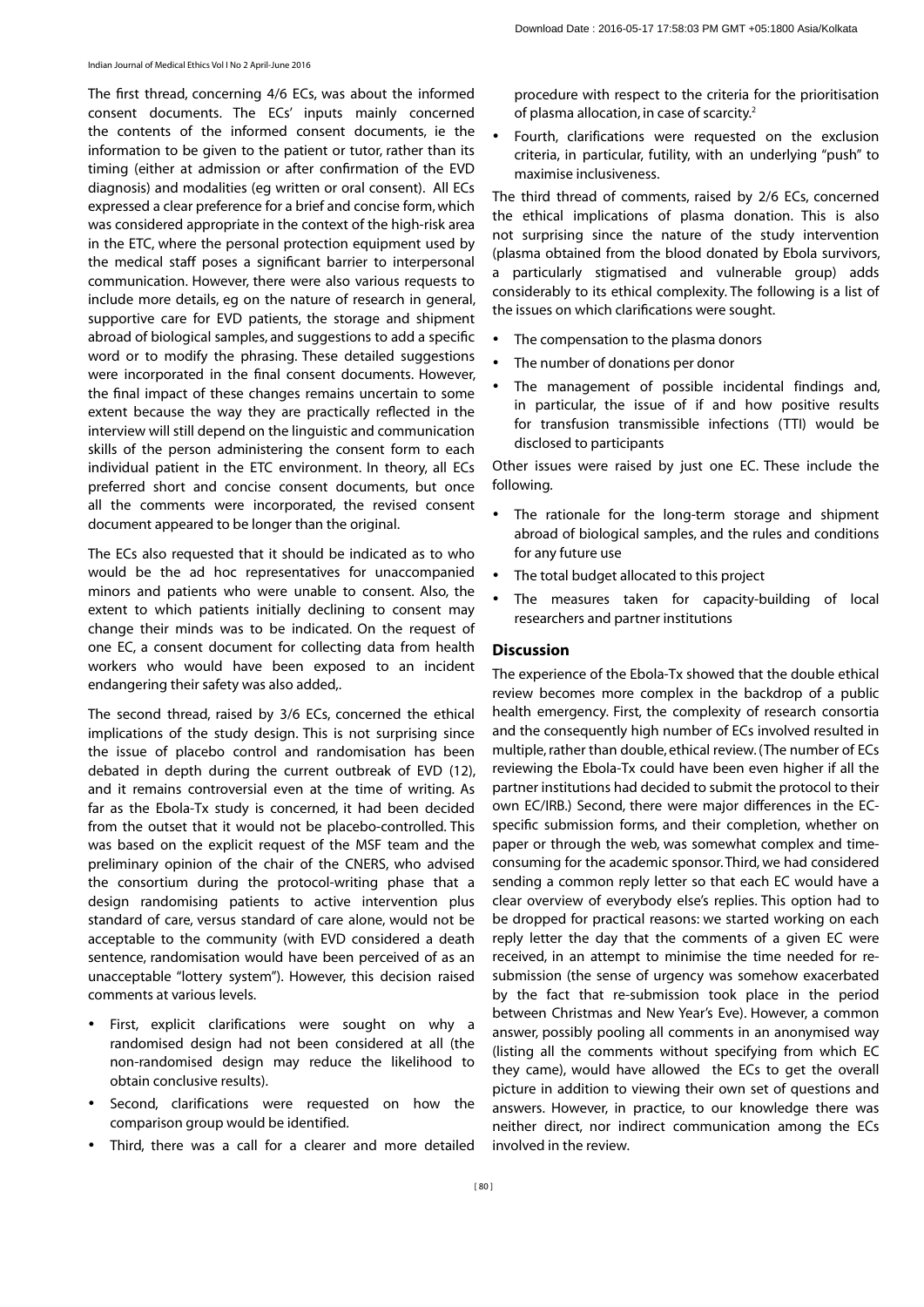#### Indian Journal of Medical Ethics Vol I No 2 April-June 2016

Time-wise, all ECs did their best to ensure that the review was performed as soon as possible, often adapting their own procedures in accordance with the urgency of the situation. The total time to approval was 55 days. The ethical review, even if complex, was not the main hurdle that delayed the start of the study: the last approval was obtained on January 26, while the first plasma collection started on February 9 and the first CP administration was done on February 19. The case might be different for trials assessing investigational medicinal products that do not require the same complex technical set-up and the same level of engagement with a stigmatised and vulnerable group such as the Ebola survivors.

The reviews varied greatly in terms of the format and the length of the answer, as well as content-wise. Some ECs sent reviews that were quite succinct, while others framed the required changes in a narrative text explaining the ethical reasoning behind their requests. ECs with greater experience in the review of research conducted in vulnerable communities and research-limited contexts provided more comprehensive and targeted comments, although the levels of detail differed. The inputs of the ethical review led to a clear improvement in some aspects of the trial. These include, for instance, the addition of consent for collecting data from health workers who would have been exposed to an incident involving their safety, and the replacement of a broad exclusion criterion of futility by more focused exclusion criteria, aiming at maximising inclusiveness. The critical question raised by various ECs as to who to treat in case of plasma scarcity resulted in a prioritisation scheme based on the "first come, first served" criterion. These changes also made the protocol more acceptable for the team on site. The comments concerning plasma donors, conversely, did not lead to substantial modifications of the protocol. In particular, the suggestion to exclude a priori those potential donors who were not willing to know the results of TTI tests was rejected after consultation with representatives of the donors themselves. The important issue raised by one EC on the shipment and long-term storage of samples abroad did not result in substantial changes to the protocol, but more details on this issue were added in the informed consent form, thus improving the information given to the participants. Also, the rationale for the proposed strategies became clearer, and researchers were encouraged to give attention to the issue of future biobanking throughout and after the study. The request for describing measures for building the capacity of the local researchers and partner institutions, also raised by just one EC, did not lead to modifications in the protocol. However, plans were described in the answer to the EC concerned, and long-term plans that went beyond the study period itself were designed.

We have seen that in theory, all ECs preferred short and concise informed consent documents, but once all the comments were incorporated, the revised consent documents appeared to be longer than the original. This might have been avoided if a joint ethical review had been carried out, rather than assembling different comments from different sources.

Overall, the variability observed across the reviews of the different ECs resulted in just a few contradictions, concerning the contents of the informed consent documents, and in a lot of complementarity. The different perspectives of the various ECs made it possible to cover a broader range of ethical issues, which had a positive influence on the ethical soundness of the study. These findings are in line with those of other groups. In particular, the 4ABC study group (13) found that the process of double ethical review led to important complementarities. This study on malaria was carried out in seven African countries and was also sponsored by the ITM. The Belgian ECs highlighted the ethical aspects related to indemnification for harm, insurance and confidentiality, while the African ECs focused on the need to ensure co-ownership of the study data, the sites' qualification and capacity, the transfer of biological samples abroad, and the appropriateness of reimbursement of the patients' travel expenses (4).

These observations could appear to be in contrast with other groups' findings concerning the multiple ethical review in multicentre trials. For instance, Burman and colleagues observed that the local approval of two multicentre clinical trials was time-consuming and resulted in many changes in the centrally approved consent forms, which often decreased readability and introduced errors (14). Silverman and colleagues noticed a high degree of variability among the research practices of the IRBs of the institutions participating in a multicentre trial (15). These discrepancies could indicate that the double (or multiple) ethical review is particularly useful for externally sponsored, North–South collaborative clinical research. It is in these contexts that, rather than resulting in a simple multiplication of approvals, the double ethical review is likely to improve the ethical soundness of research through the complementarity of perspectives from the country(ies) of the sponsor and the country(ies) of the study participants (1,2). However, the lack of communication among all the ECs concerned may give rise to some contradictions in the reviews, and this regrettably results in a lack of mutual learning between the northern and southern ECs (4).

#### **Conclusion**

Overall, the double ethical review improved the quality of the Ebola-Tx protocol and led to better protection of patients and the community, thanks to the complementarity of the different reviews. Our findings support the position that the double ethical review is beneficial in North–South collaborative clinical research, and that it should be routinely required and implemented in externally sponsored trials.

The quality and coherence of the review would have been enhanced by joint ethical reviews, or at least by direct dialogue between the reviewing bodies, in accordance with the recommendations of the EVD WHO Background Document of September 2014 ("flexible approaches are required to harmonise various review processes, and ensure that the various ECs can review the projects simultaneously and share and discuss the review outcomes with each other"). However,